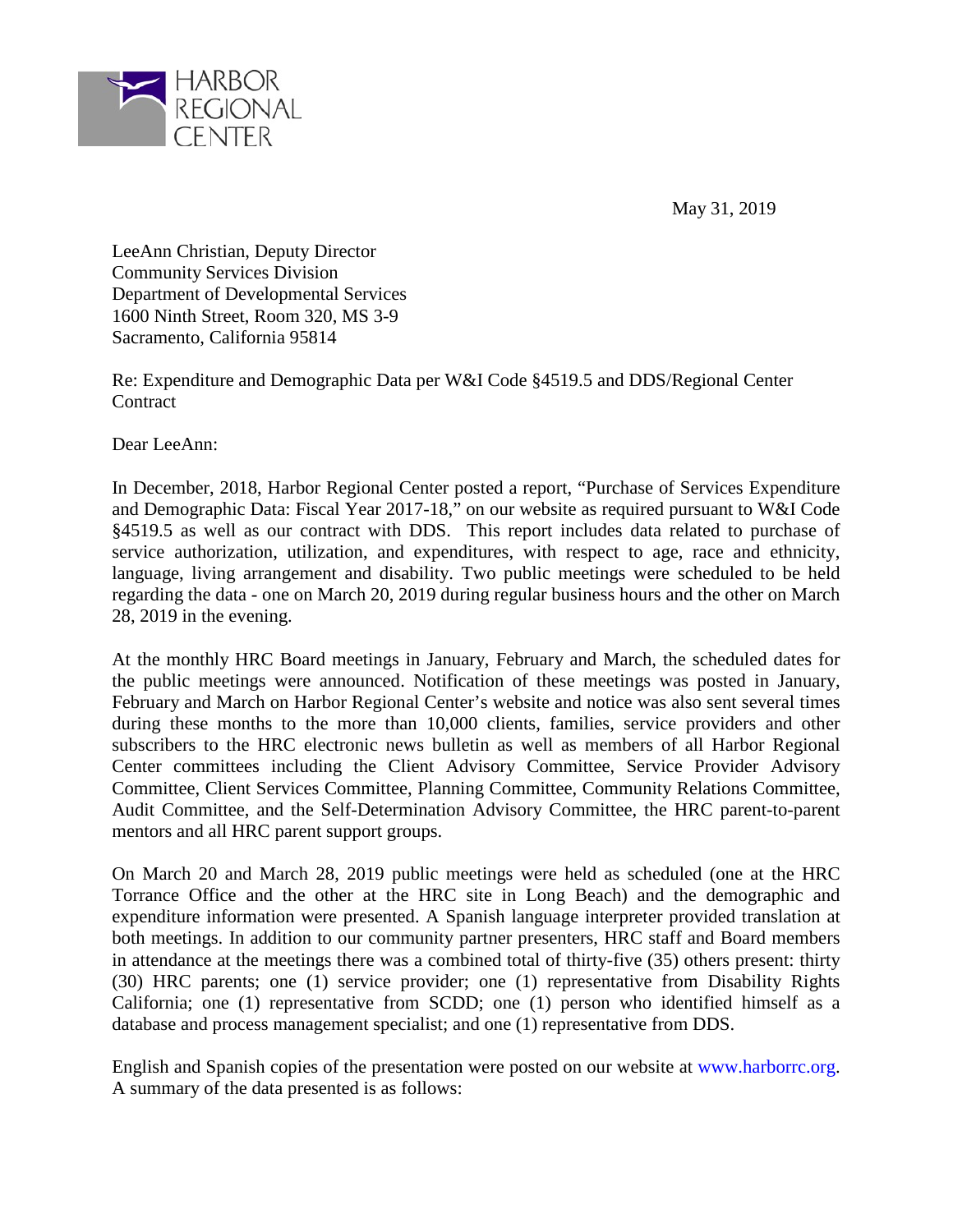- The great majority of Harbor Regional Center clients are children only about a third are adults;
- The substantial majority  $-76\%$  of all authorized expenditures are for adults
- *Per capita* authorized expenditures for adults are 6 times greater than per capita authorized expenditures for children
- The vast majority of HRC clients live with *families* 84%
- 63% of all HRC expenditures for all HRC clients are to cover the cost of services for those clients residing in *out of home living* arrangements
- *Per capita* authorized expenditures for clients who live in group homes are nearly 13 times greater than those for clients who live with families;
- Per capita authorized expenditures for clients who live with their families and are *birth to age three* are highest for Asian clients and lowest for African American clients
- Per capita authorized expenditures for clients who live with their families and are age *three to twenty-two* are highest for non-Hispanic White clients and lowest for Hispanic clients
- Per capita authorized expenditures for clients who live with their families and are *over the age of twenty-two* are highest for Asian clients and lowest for Hispanic clients

Following the presentation of the data, the HRC Director of Information & Development, Nancy Spiegel, who oversees HRC's "Diversity Initiative" provided an update as to the various activities in which HRC has been engaging to reach out to our Hispanic, African-American and Asian communities. She then introduced Patricia Herrera from 211 L.A. County who presented those in the audience with final data gathered as part of our highly successful DDS-funded "parents as partners" promotora program. Ms. Spiegel then introduced four of the HRC community partners who have received DDS funding to promote disparity initiatives in the HRC service area and representatives from each organization shared information about their projects and their partnership with HRC in these efforts. The four community-based organizations (CBO's) which had received DDS disparity funding and presented at our meetings are as follows: Learning Rights Law Center, Pediatric Therapy Network, Carolyn Kordich Family Resource Center and the Korean American Special Education Center.

At both public meetings most of those parents present were Spanish speaking. Several parents expressed their appreciation for HRC services and some thanked and acknowledged specific HRC staff. Several parents thanked HRC for the "Parents as Partners" promotora program and told their stories describing the help they received through this program. Some who communicated their appreciation for HRC support indicated that they would like to have more interaction with their service coordinators and with some of the various specialists at HRC. Several parents shared their concerns about the schools and stated they believe the regional center should pay the cost of legal representation for educational advocacy. Some parents requested that more parent groups and parent training be provided in the Long Beach area as well as other communities in the HRC service area.

Recommendations:

• The regional center system has severe data limitations which restrict the depth of analysis which can be conducted using the data available. The Department of Developmental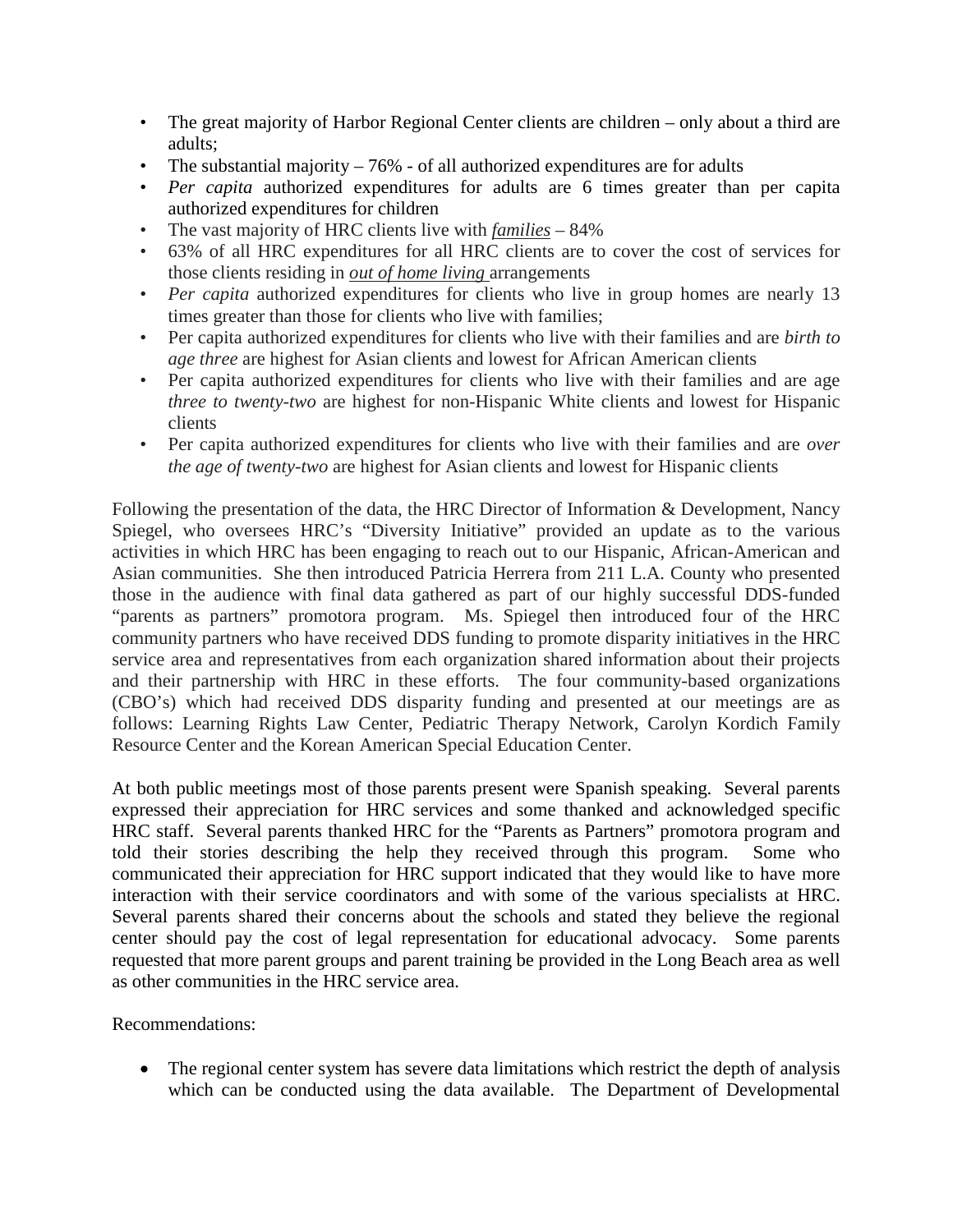Services should *make the matter of upgrading regional center hardware and software a priority* as it is apparent to us that data limitations constitute a barrier to our understanding of the dynamics of expenditure differences.

- HRC appreciates that DDS has created a "research" unit and has been hopeful this team would make relevant and necessary data gathering and analysis a priority. It should be noted that it is not enough to identify differences if we do not understand fully why these differences exist. We do know that many of the differences in expenditures can be explained by adjusting the data for age and living arrangement. But there is no doubt that *socioeconomic differences* as well as the *availability of other publicly funded services* for some clients also have a significant influence on expenditures. **In the absence of data based upon these criteria, we cannot produce scientifically sound analyses and we look to the "research team" to spearhead an initiative which might result in the collection of this important data (if only for a sample but statistically significant subset).** *At this time, though the DDS research team has been in place for nearly two years, we have not been advised as to any projects initiated by the research team that might result in a better understanding of disparities and the factors that influence these.*
- The Department of Developmental Services needs to provide necessary financial support for regional centers to ensure that they are in a position to recruit, train and retain qualified staff, especially case management staff. **It is vital that caseloads are as low as possible for English as a second language or non-English speakers** so that sufficient attention can be given to those who need more support than others in navigating generic service systems as well as in helping to understand the regional center constellation of services and supports.
- *The Department of Developmental Services needs to develop an understanding of***,** and ensure that our elected officials are educated, concerning *the real-life priorities of those living in poverty*…notwithstanding the personal agenda of others purporting to represent and advocate for these "underserved" families. It is clear to us, at least, that those who are homeless or living with several additional families in the same dwelling, who are jobless and with food insecurities are not in a position to place accessing behavior intervention for their family member with a developmental disability in a conspicuous place on their list of priorities.
- The Department of Developmental Services should support efforts underway to **reverse the damaging changes to the Lanterman Act** that were put into place during the Great Recession and that **disproportionately impact families who care for their developmentally disabled family members at home.**
- The Department of Developmental Services needs to recognize that *resource development for all clients is essential* (not just clients residing in state developmental centers and IMD's or those who are specified as "difficult to serve" or in "crisis"). There must be a portion of each annual budget provided to regional centers for this purpose in order for there to be sufficient ongoing resources to meet the demand for such going forward. Attention to affordable housing issues is critical.
- We applaud the DDS efforts to make targeted funds available to regional centers in order to promote local initiatives aimed at increasing access to services for underserved populations. At HRC we have already taken action to implement those initiatives for which we have been funded. We are already learning about needs and barriers through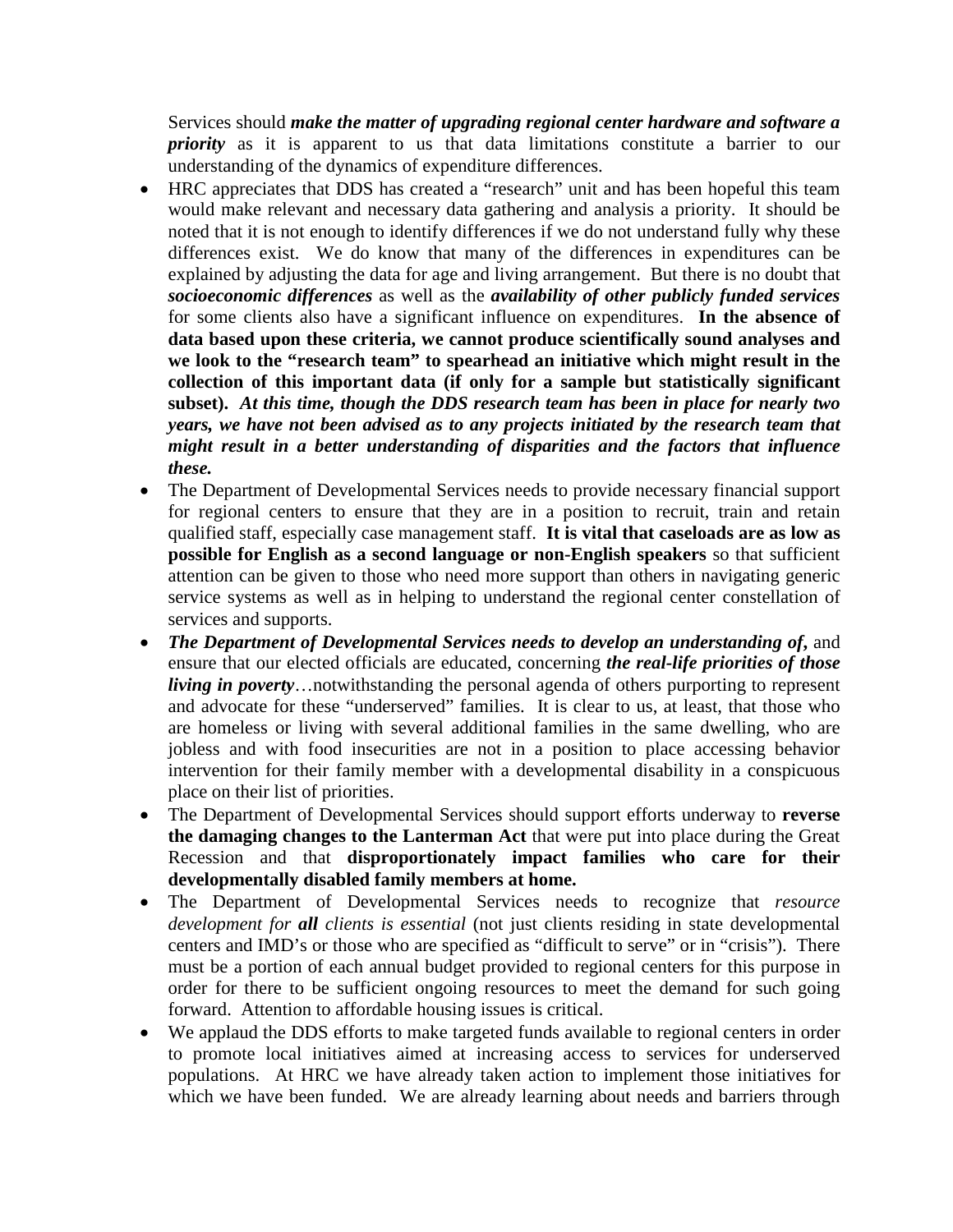the implementation of our "promotora" program. We recommend that this funding continue to be available for this purpose on an ongoing basis but *we have serious concerns about the equitable distribution of these limited resources.* **Assuming there are disparities in all 21 regions of the state, it occurs to us that whatever resources are made available to address disparities should be equitably distributed.**

- We appreciate that for two years DDS provided "disparity funding" for the HRC promotora program we identified as "Parents as Partners". This program was highly successful in connecting 79 families with no or low POS expenditures to stabilize their lives in such a way as to make accessing developmental services for their family members possible. We were exceedingly disappointed that, notwithstanding the clear success of our program, DDS failed to provide continuation funding in the current year. We recommend that DDS reconsider this decision going forward as to Harbor Regional Center. In fact **we recommend that DDS ensure each regional center has sufficient funding to put such a program into place, targeting a specified fraction of their client population for "promotora" intervention, on an on-going basis each year. Programs utilizing the promotora model are evidence-based and the single most definitively proven successful intervention to engage low-incidence populations and assist them with accessing needed services.**
- We are grateful that DDS and the legislature have recognized the need to provide funding for regional center staff who can be dedicated to the creation and promotion of activities that will enhance cultural competency and eliminate barriers to services based upon ethnicity. We expect the work of our Manager of Diversity and Inclusion (aka "cultural specialist") will contribute immeasurably to the successful implementation of our disparity plans. Nonetheless, we must advise that t**he biggest "juice for the squeeze" is repeatedly ignored: lower caseloads result in more time for service coordinators to ensure that each family is fully informed and adequately assisted to access needed services.** While we appreciate the funding for a specific staff member to manage our diversity initiative, **adequate funding for sufficient service coordinators has the highest likelihood of achieving the intended results for families.**
- Harbor Regional Center has heard from families that the reasons for the differences in expenditures among the various ethnic groups may be related to certain specified access problems. Based upon the input that we have received we are offering **child care** at more of our training and other service venues and we are making **transportation services**  available if needed to ensure that access issues will not interfere with participation.
- In recent years Harbor Regional Center heard from families that having **lists of the various service and supports** that are available through the regional center would be important tools for ensuring that all groups are informed and knowledgeable. We have since created several such lists focusing on those services and supports typically available for clients of specified age groups. These materials have been translated and are now available in multiple languages.
- Harbor Regional Center will continue to maintain **parent groups that are specific to ethnicity and disability** and to seek input from those who participate about purchase of service access issues. We have sponsored parent support groups for Korean and Spanish speaking families for many years. We have offered long-standing parent support groups for those with children with autism and Down syndrome. A few years ago we initiated a Japanese speaking parent support group and more recently we developed a Cambodian